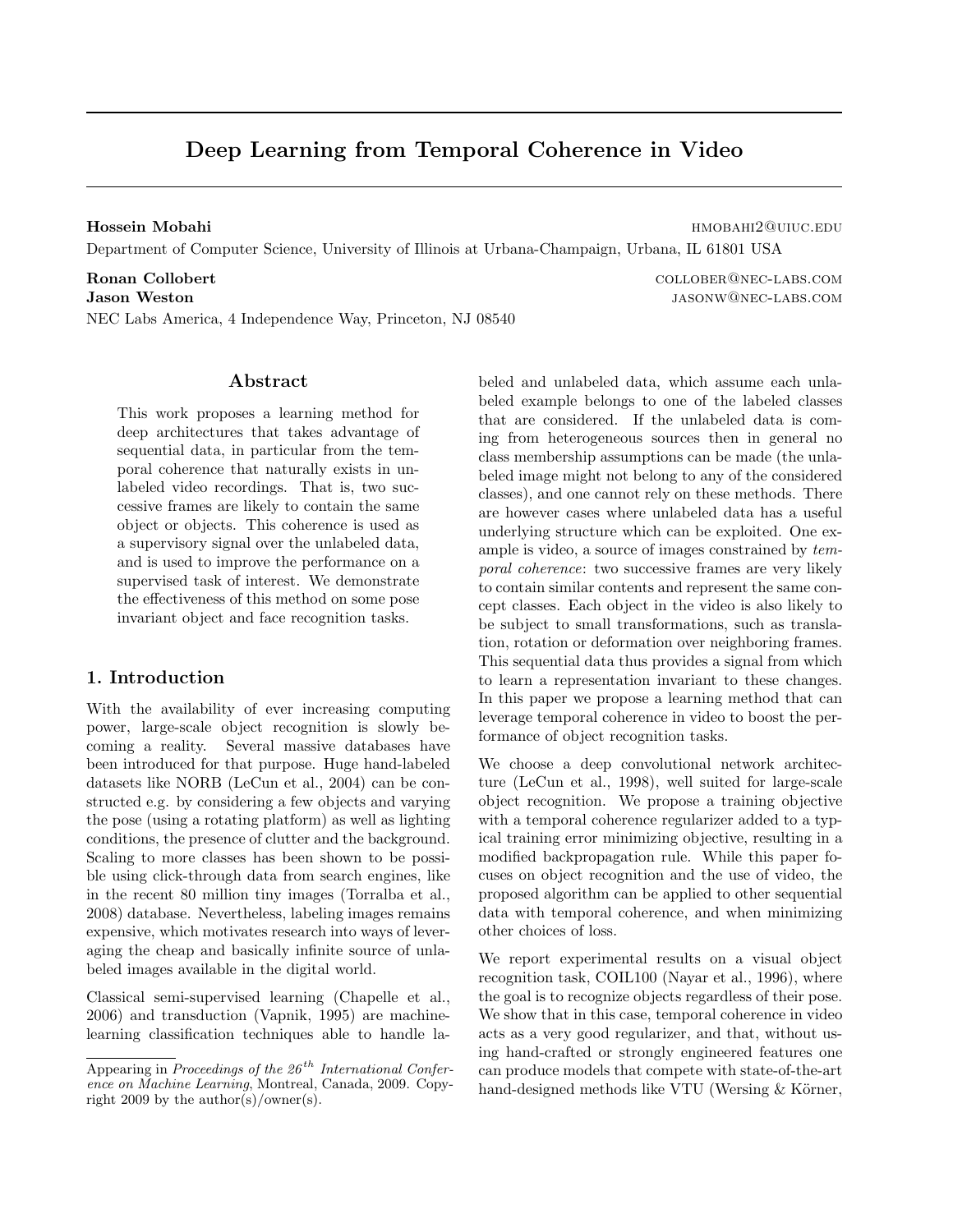2003). We then go on to investigate how the choice of video source can affect this result, i.e. we measure the relative performance depending on the source of the video. To do this we recorded our own datasets of real rotating 3D objects, of differing degrees of similarity to COIL, and show how this unlabeled supplementary video also improves performance on our supervised classification task. We also report experiments on the ORL face dataset (Samaria & Harter, 1994), with similar results.

From a biological point of view, several authors (Hinton & Sejnowski, 1999; Becker, 1996a) argue that pure supervised learning is a poor model of how animals really learn. Learning from temporal coherence in sequence data, e.g. in audio and video, on the other hand provides a natural, abundant source of data which seems a more biologically plausible signal than used in most current machine learning tasks. In this respect, we believe this is an important direction of research, and this work proposes a simple and intuitive solution to this problem.

The rest of the paper is organized as follows. Section 2 describes our neural network architecture for incorporating temporal coherence for object recognition, and Section 3 describes previous related work. Section 4 presents experimental results, and Section 5 concludes.

# 2. Exploiting Video Coherence with CNNs

Our choice of architecture is a convolutional neural network (CNN) (LeCun et al., 1998). A CNN performs a chain of filters and resolution reduction steps as shown in Figure 1. This structure imposes a hardwired prior knowledge which is advantageous for visual recognition tasks compared to fully connected networks due to several reasons. First, it takes the topology of 2D data into account, as opposed to converting it to a long 1D vector. Second, the locality of filters significantly reduces the number of connections and henceforth parameters to be learned, reducing overfitting problems. Finally, the resolution reduction operation provides better tolerance against slight distortions in translation, scale or rotation. CNNs have justified themselves in many visual recognitions tasks including handwritten digit recognition (LeCun et al., 1998) and face detection (Osadchy et al., 2007).

We now formally describe this architecture.

#### 2.1. Convolution and Subsampling

Each convolution layer  $C_l$  in our architecture described in Figure 1 operates a linear  $K^l \times K^l$  filtering over



Figure 2. Siamese Architecture: the parameters  $\theta$  are shared between the two identical copies of the network. Two examples are input, one for each copy, and the comparison between them is used to train  $\theta$ , i.e. using the temporal coherence regularizer in equation (4).

 $N^{l-1}$  image input planes  $z_{1...N^{l-1}}^{l-1}$  of size  $D^{l-1} \times D^{l-1}$ . It outputs an arbitrary chosen number  $N<sup>l</sup>$  of planes  $z_{1...N^{l}}^{l}$ , where the value at position  $(i, j)$  in the  $p^{th}$ plane is computed as follows:

$$
z_p^l(i,j) = b_p^l + \sum_{q} \sum_{s=1}^{K^l} \sum_{t=1}^{K^l} w_{p,q,s,t}^l z_q^{l-1}(i-1+s,j-1+t),
$$

where the biases  $b_p^l$  and the filter weights  $w_{p,q,s,t}^l$  are trained by backpropagation. The output plane size is  $D^l \times D^l$ , where  $D^l = D^{l-1} - K^l + 1$ .

Subsampling layers  $S_l$  simply apply a  $K^l \times K^l$  smoothing over each input planes:

$$
z_p^l(i,j) = b_p + w_p \sum_{s=1}^{K^l} \sum_{t=1}^{K^l} z_p^{l-1}(i-1+s, j-1+t),
$$

where the parameters  $b_p^l$  and  $w_p^l$  are also trained by backpropagation.

A non-linearity function like  $tanh(\cdot)$  is applied after each convolution and subsampling layer. A final classical fully-connected layer outputs one value per class in the considered task. To interpret these values as probabilities, we add a "softmax" layer which computes:

$$
\tilde{P}_p = \frac{\exp(z_p^{l-1})}{\sum_q \exp(z_q^{l-1})}.
$$
\n(1)

We suppose we are given a set of training examples  $\{(x_n, y_n)\}_{n=1...N}$ , where  $x_n$  represents a twodimensional input image, and  $y_n$  a label. We then minimize the negative log-likelihood  $L(\theta)$  =  $\sum_{n=1}^{N} L(\boldsymbol{\theta}, \boldsymbol{x}_n, y_n)$  over the data with respect to all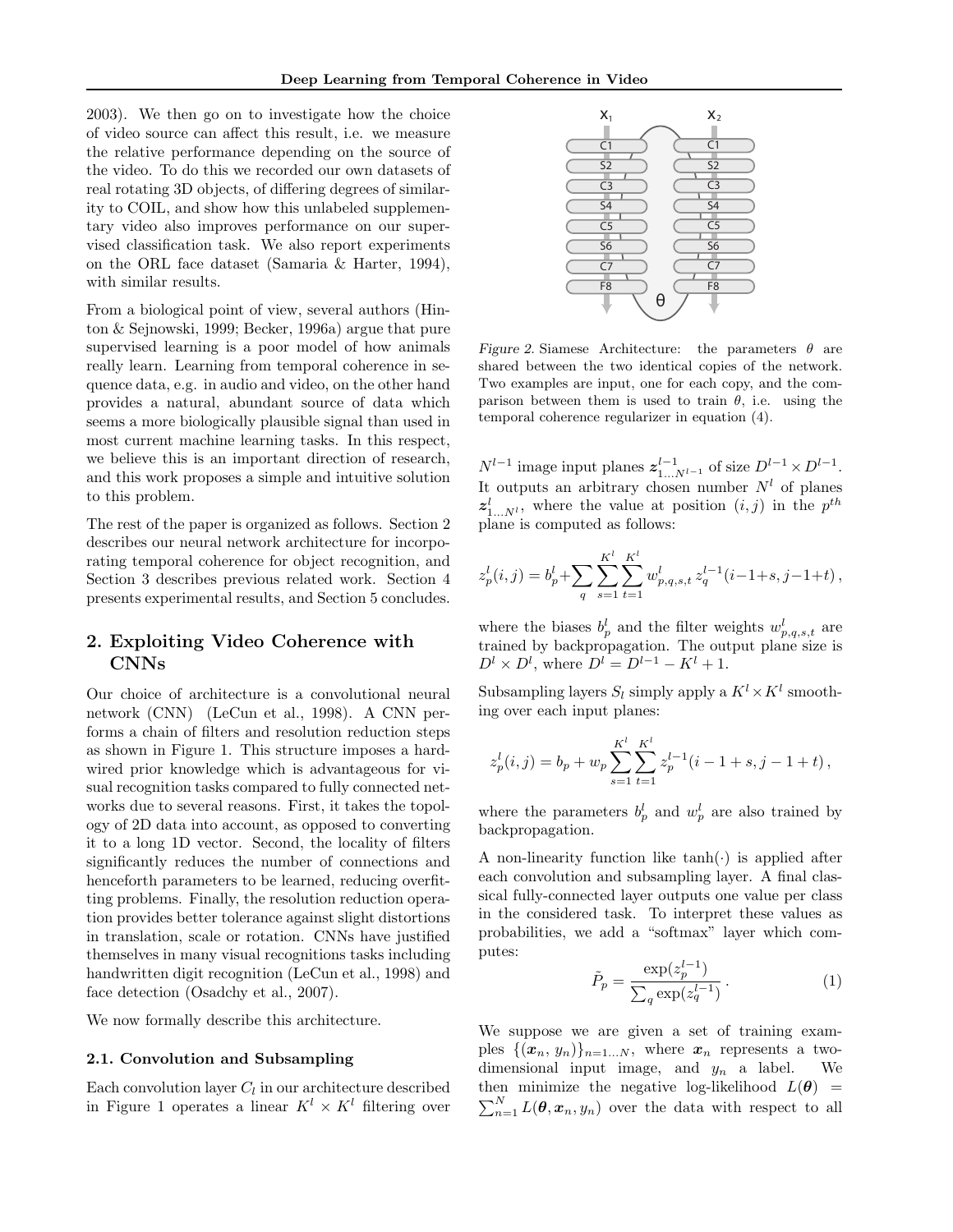

Figure 1. A Convolutional Neural Network (CNN) performs a series of convolutions and subsamplings given the raw input image until it finally outputs a vector of predicted class labels.

parameters  $\boldsymbol{\theta}$  of the network:

$$
L(\boldsymbol{\theta}) = -\sum_{n=1}^{N} \log P_{\boldsymbol{\theta}}(y_n | \boldsymbol{x}_n) = -\sum_{n=1}^{N} \log \tilde{P}_{\boldsymbol{\theta}, y_n}(\boldsymbol{x}_n) \tag{2}
$$

We use stochastic gradient descent (Bottou, 1991) optimization for that purpose. Random examples  $(x, y)$ are sampled from the training set. After computation of the gradient  $\partial L(\theta)/\partial \theta$ , a gradient descent update is applied:

$$
\theta \longleftarrow \theta - \lambda \frac{\partial L(\theta, x, y)}{\partial \theta}, \qquad (3)
$$

where  $\lambda$  is a carefully chosen learning rate (e.g., choosing the rate which optimizes the training error).

#### 2.2. Leveraging Video Coherence

As highlighted in the introduction, video coherence ensures that consecutive images in a video are likely to represent the same scene. It is also natural to enforce the representation of input images in the deep layers of the neural network to be similar if we know that the same scene is represented in the input images.

We consider now two images  $x_1$  and  $x_2$ , and their corresponding generated representation  $z_{\theta}^{l}(x_1)$  and  $z_{\theta}^{l}(x_2)$  in the  $l^{th}$  layer. We exploit the video coherence property by enforcing  $z_{\theta}^l(x_1)$  and  $z_{\theta}^l(x_2)$  to be close (in the  $L_1$  norm) if the two input images are consecutive video images. If the two input images are not consecutive frames, then we push their representations apart. This corresponds to minimizing the following cost:

$$
L_{coh}(\boldsymbol{\theta},\,\boldsymbol{x}_1,\boldsymbol{x}_2) = \tag{4}
$$

$$
\begin{cases}\n||z_{\theta}^{l}(x_1)-z_{\theta}^{l}(x_2)||_1, & \text{if } x_1, x_2 \text{ consecutive} \\
\max(0, \delta-||z_{\theta}^{l}(x_1)-z_{\theta}^{l}(x_2)||_1), & \text{otherwise}\n\end{cases}
$$

where  $\delta$  is the size of the margin, a hyperparameter chosen in advance, e.g.  $\delta = 1$ .

Algorithm 1 Stochastic Gradient with Video Coherence. **Input:** Labeled data  $(x_n, y_n)$ ,  $n = 1,...N$ , unlabeled video data  $x_n$ ,  $n = N + 1, ...N + U$ repeat Pick a random *labeled* example  $(x_n, y_n)$ Make a gradient step to decrease  $L(\theta, x_n, y_n)$ Pick a random pair of consecutive images  $x_m, x_n$ in the video Make a gradient step to decrease  $L_{coh}(\theta, x_m, x_n)$ Pick a random pair of images  $x_m, x_n$  in the video Make a gradient step to decrease  $L_{coh}(\theta, x_m, x_n)$ until Stopping criterion is met

In our experiments, we enforced video coherence as described in (4) on the  $(M-1)^{th}$  layer of our M-layer network, i.e. on the representation yielded by the successive layers of the network just before the final softmax layer (1). The reasoning behind this choice is that the  $L_1$  distance we use may not be appropriate for the log probability representation in the last layer, although in principle we could apply this coherence regularization at any layer  $l$ . In practice, minimizing  $(4)$  for all pairs of images is achieved by stochastic gradient descent over a "siamese network" architecture (Bromley et al., 1993): two networks sharing the same parameters  $\theta$  compute the representation for two sampled images  $x_1$  and  $x_2$  as shown in Figure 2. The gradient of the cost (4) with respect to  $\theta$  is then computed and updated in the same way as in (3).

The optimization of the object recognition task (2) and the video coherence (4) is done simultaneously. That is, we minimize:

$$
\sum_{n=1}^{N} L(\boldsymbol{\theta}, \boldsymbol{x}_n, y_n) + \gamma \sum_{m,n} L_{coh}(\boldsymbol{\theta}, \boldsymbol{x}_m, \boldsymbol{x}_n)
$$

with respect to  $\theta$ .

In order to limit the number of hyper-parameters, we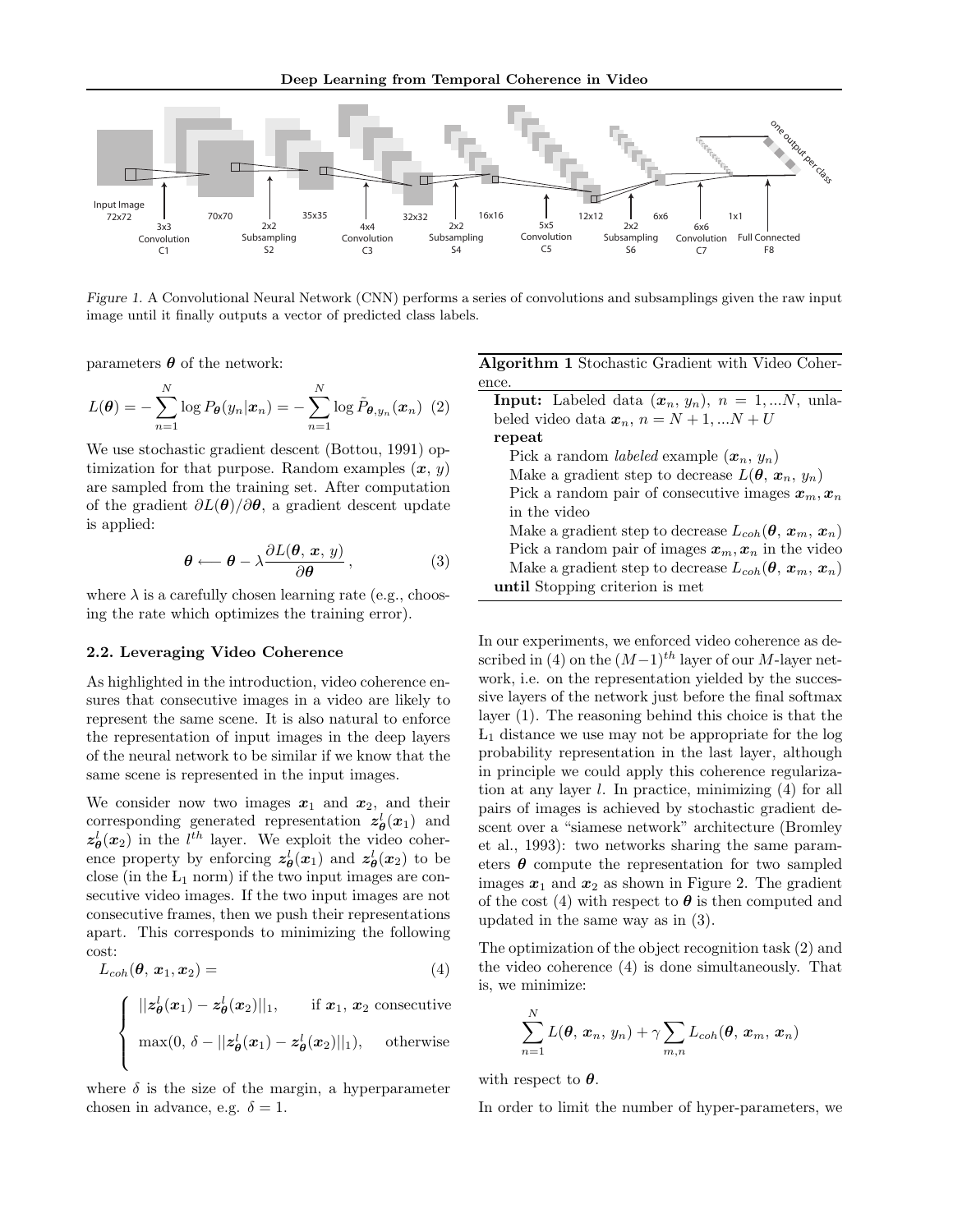gave the same weight to each task, i.e.  $\gamma = 1$ , and minimization is then achieved by alternating stochastic updates from each of the two tasks. Further, the distribution of consecutive versus non-consecutive frames used to minimize  $L_{coh}(\cdot)$  presented during stochastic gradient descent will also affect learning. Here, again we simplify things by presenting an equal number of each, as described in Algorithm 1.

# 3. Previous and Related Work

Temporal Coherence Learning Wiskott and Sejnowski (2002) learn invariant (slowly varying) features from unsupervised video based on a reconstruction loss. This can then be used for a supervised task but is not trained at the same time.

The work of Becker (1996a; 1999), which is probably the most related work to ours, explores the use of temporal context using a fully connect neural network algorithm which introduces extra neurons, called contextual gating units, and a Hebbian update rule for clustering based on context ("competitive learning") This method was applied to rotating objects (faces) and showed improvements over not taking into account the temporal context. In comparison, our work does not introduce new network architectures, we instead introduce a natural choice of regularizer for taking advantage of temporal coherence that can be applied to any choice of network. We chose to apply our method to a state-of-the art deep convolutional network.

Becker and Hinton (1992; 1996b) also introduced the IMAX method that maximizes the mutual information between different output units which can be applied to learning spacial or temporal coherency. However, this method has a number of drawbacks including a "tendency to become trapped in poor local minima" and that "learning is very slow" (unless specific tricks are used) due to the small gradients induced by their criterion, as reported by the authors. In contrast, our method is highly scalable and can be easily trained on millions of examples, and we observe improved generalization whenever we applied it.

Semi-Supervised Learning Classical Semisupervised learning methods utilize unlabeled examples coming from the same distribution (and hence classes) as the labeled data, and can be realized by either shallow architectures (e.g. kernelized methods) or deep ones. There are many variants of each type, see e.g. (Chapelle et al., 2006).

Two main methods are transductive inference and graph-based approaches. Transductive methods like TSVMs (Vapnik, 1995) involve maximizing the margin (confidence) on a set of unlabeled examples which come from the same distribution as the training data. Several authors argue that this makes an assumption that the decision rule lies in a region of low density (Chapelle & Zien, 2003). Graph-based methods use the unlabeled data by constructing a graph based on a chosen similarity metric, e.g. one builds edges between k-nearest neighbors. For example, Laplacian SVM (Belkin et al., 2005) works by directly regularizing for a two-class SVM that  $||f(x) - f(x')||^2$  should be small for two examples  $x$  and  $x'$  connected in the graph. (Weston et al., 2008) presents a similar approach for neural networks. Further, (Chopra et al., 2005) applied a siamese network similar to ours but for a fully supervised (not semi-supervised) face similarity task (not using video). See also (Bowling et al., 2005) for an embedding algorithm using the actions of a robot which seems related to our work. Finally, we note that many graph-based approaches are also used in an unsupervised rather than supervised setup (Tenenbaum et al., 2000; Roweis & Saul, 2000).

In contrast to TSVMs, our method does not make a strong assumption that the class labels of objects in the unlabeled video have to belong to the training classes, and we show experimentally in Section 4 that our method takes advantage of examples coming from differing classes.

Graph methods on the other hand suffer from two further problems: (1) building the graph is computationally burdensome for large-scale tasks, (2) they make an assumption that the decision rule lies in a region of low density with respect to the distance metric chosen for k-nearest neighbors.

Our method does not rely on the low density assumption at all. To see this, consider uniform twodimensional data where the class label is positive if it is above the y-axis, and negative if it is below. A nearest-neighbor graph gives no information about the class label, or equivalently there is no margin to optimize for TSVMs. However, if sequence data (analogous to a video) only has data points with the same class label in consecutive frames then this would carry information. Further, no computational cost is associated with collecting video data for computing (4), in contrast to building neighbor graphs. Realistically, in high dimensional spaces nearest neighbors can also perform poorly, e.g. in the pixel space of images.

### 4. Experiments

We consider two types of experiment, object and face recognition, detailed in Sections 4.1 and 4.2.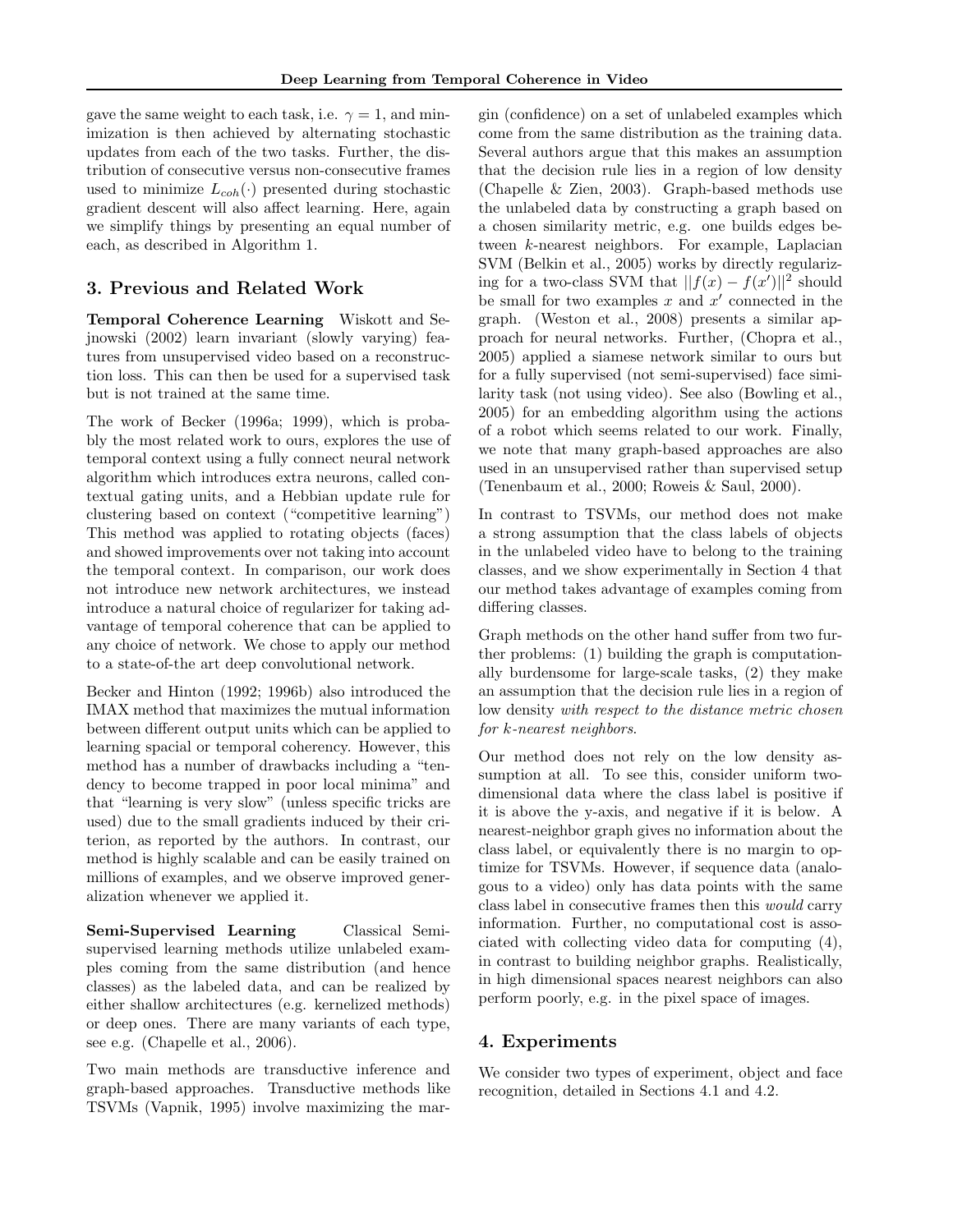#### 4.1. Object Recognition

We considered several datasets, described below.

#### 4.1.1. DATASETS

COIL100 We use the COIL100 image dataset developed at Columbia University as our main recognition task (Nayar et al., 1996). This set contains color pictures of 100 objects, each 72x72 pixels; some examples are shown in Figure 3. There are 72 different views for every object, i.e. there are 7200 images in total. The images were obtained by placing the objects on a turntable and taking a shot for each 5 degree turn. The images were clipped and passed through illumination normalization.

COIL100-Like We created a video dataset of auxiliary images to complement COIL100. The idea is to provide images that are similar to, but not the same objects as, the ones in COIL100. This will enable us to measure the success of our method when the unlabeled video comes from a different distribution. For this purpose we collected 4 types of objects that are also present in COIL100: namely fruits, cars, cups, and cans with 10 objects per type (see Figure 4).

Similar to COIL100, we recorded video utilizing a turntable. As we wanted to record a continuous stream of video, in real-time we removed and placed each object, where the operator is wearing a black glove which can be seen in the video. The idea is that our setup mimics that of a child holding a toy or other object and rotating it in her hand, and in this way learning about image transformations. The turntable makes 4 revolutions per minute and the recording rate is 24 fps. We downsampled the video so that two successive frames give a 5 degree rotation of the objects.

Animal Set We also created a video dataset containing objects rather dissimilar to COIL100. This will enable us to measure the success of our method when the unlabeled video shares no objects in common with the supervised task of interest. To do this, we collected a set of toy animals, consisting of 60 toys of different types such as horse, duck, cow, sheep, deer, dog, cat, pig, mouse, rabbit and different types of birds. The data was collected in the same way as for COIL100- Like. Some examples are given in Figure 5.

Although both COIL100 and our video are in color, we convert them to gray scale so that recognition only depends on the shape of the objects. This will enable us to compare our results with other works who also use only the shape information, which is indeed a harder task than using color information as well.



Figure 3. Dataset 1: Examples of the 100 objects from COIL100, each of which has 72 different poses.



Figure 4. Dataset 2: Examples of 40 COIL100-Like objects, each of which is provided with 72 different poses, as a video stream. This video was collected to provide similar sensory data as provided in the COIL dataset.



Figure 5. Dataset 3: Examples of 60 animals from our Animal Set, comprising of animals such as horses, ducks, deer and rabbits. Again, 72 poses are provided for each animal as a video stream.



Figure 6. Dataset 4: Examples from the ORL face dataset.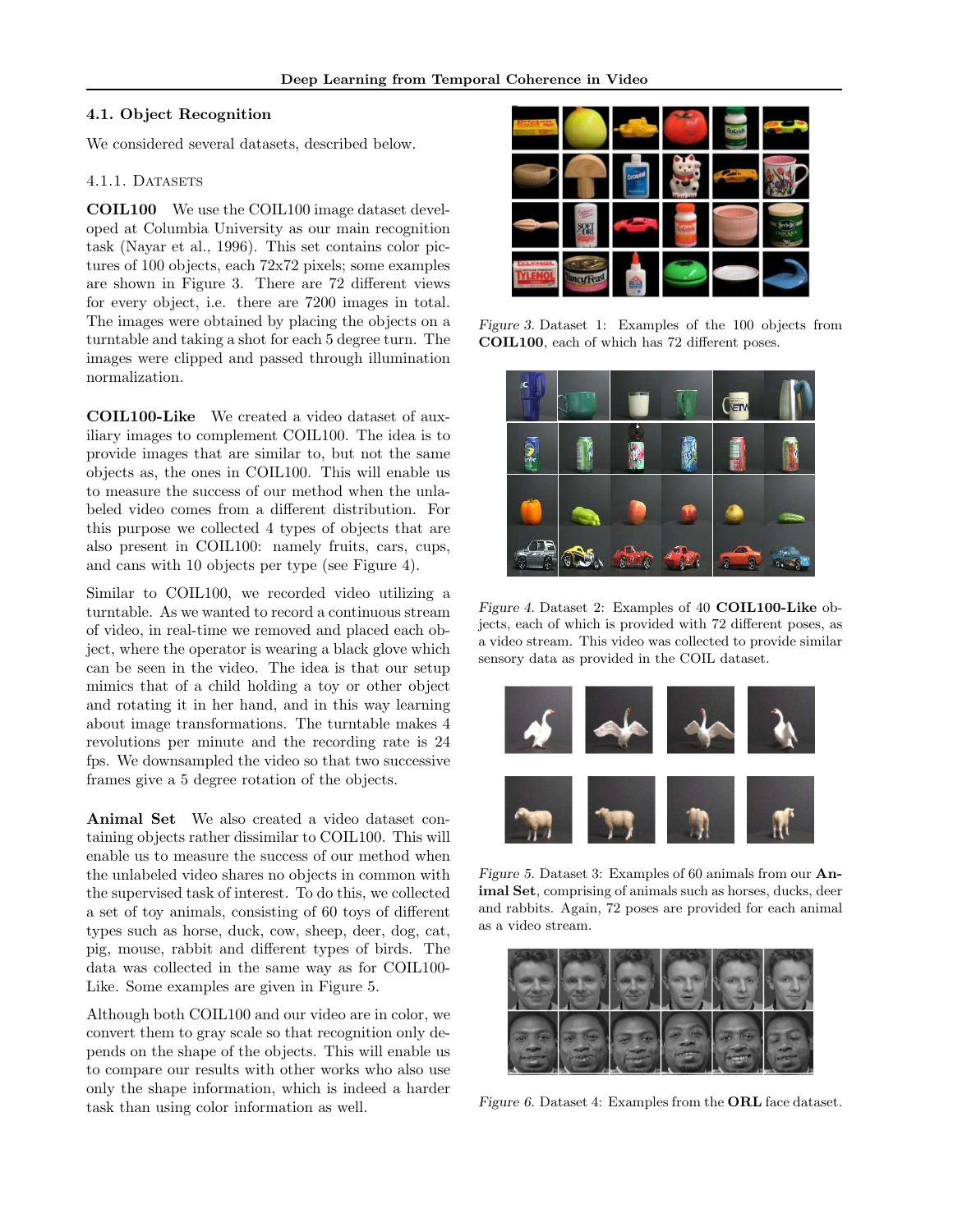Both the datasets we collected, COIL100-Like and Animal Set are available at http://ml.nec-labs.com/ download/data/videoembed.

#### 4.1.2. METHODS

We compare our CNN architecture summarized in Figure 1 against previously used methods. These include Support Vector Machines (SVM) using a polynomial kernel (Roobaert & Hulle, 1999), a nearest neighbor classifier on the direct images (Wersing  $&$  Körner, 2003) (Nearest Neighbor), an eigenspace plus spline recognition model (Nayar et al., 1996) (Eigen Spline), a SpinGlass Markov Random Field (SpinGlass MRF) (Caputo et al., 2002), and a hierarchical view-tuned network for visual recognition tasks (VTU) (Wersing  $&$  Körner, 2003).

Linear SVM and Nearest Neighbor Classifier are wellknown, so we briefly describe the other methods. Spin Glass MRF essentially uses an energy function inspired by models of physics of disordered systems. The eigenspace and spline method first obtains the eigenspace of training images (all classes together). It then projects training samples onto a subset of eigenvectors with the top eigenvalues. In the reduced space, a spline interpolation is applied to the samples of each class separately. The recognition phase projects a test point to the reduced space and assigns it to the class with closest spline.

The VTU method builds a hierarchy of biologically inspired feature detectors. The method applies Gabor filters at four orientations, followed by spatial pooling. It then learns receptive field profiles using a special type of sparse coding algorithm with invariance constraints. VTU has shown to achieve very good results, but there is a lot of manual engineering of knowledge in the algorithm as well as a lot of tuning parameters.

# 4.1.3. Results

The setup of our experiments is as follows. First, we use a standard CNN without utilizing any temporal information to establish a baseline for our contribution. We then explore three scenarios based on the source of the unlabeled video. These sources are COIL100 objects, COIL100-Like, and our Animal Set. In all of these scenarios, the labeled training and testing data for the supervised task belong to COIL.

For comparability with the settings available from other studies on COIL100, we choose two experimental setups. These are (i) when all 100 objects of COIL are considered in the experiment and (ii) when only 30 labeled objects out of 100 are studied (for both training and testing). In either case, 4 out of 72 views (at 0, 90, 180, and 270 degrees) per object are used for training, and the rest of the 68 views are used for testing. All of our reported numbers are based on averaging the classification rate on the test data over 10 training runs. The results are given in Table 1.

The first experiment uses only the labeled examples, and no unlabeled video, for training (Standard CNN). The performance (test set accuracy) is 71.49% and 84.88% for 100 and 30 objects respectively. This is slightly better than SVM but worse than VTU.

Next, we treat COIL100 as a continuous unlabeled video sequence of rotating objects with 72 consecutive frames per each object (after 72 frames the continuous video switches object). For the 100 object result, the test set is hence part of the unlabeled video (a so-called "transductive" setting). Here we obtained 92.25% accuracy (videoCNN V:COIL100) which is much higher than the best alternative method (VTU).

A natural question is what happens if we do not have access to test data during training, i.e. the setting is a typical semi-supervised situation rather than a "transductive" setting. To explore this, we used 30 objects as the primary task, i.e. 4 views of each object in this set were used for training, and the rest for test. The other 70 objects were treated as an unlabeled video sequence (again, images of each object were put in consecutive frames of a video sequence). Training with 4 views of 30 objects (labeled data) and 72 views of 70 objects (unlabeled video sequence) resulted in an accuracy of 95.03% on recognizing 68 views of the 30 objects (videoCNN V:COIL"70") This is about 5% above VTU's performance.

So far the unlabeled sequence was from the same dataset as the training and test. To investigate whether unlabeled video recordings of a large amount of video of some other (possibly similar) objects also improve recognition rates on the supervised task of interest, we then considered our datasets COIL100-Like and Animal Set.

For the following experiment, we consider all 100 objects in COIL (4 training, 68 for testing of each object). The performance when leveraging the COIL-Like video and Animal Set videos are 79.77% (videoCNN V:COIL100-Like) and 78.67% (videoCNN V:Animal Set) respectively. Compared to the state-of-the art VTU method, the first number is slightly better and the second slightly worse. However, in both cases we have managed to match the state-of-the-art whilst avoiding a strongly engineered solution for this task by utilizing learning from unlabeled video.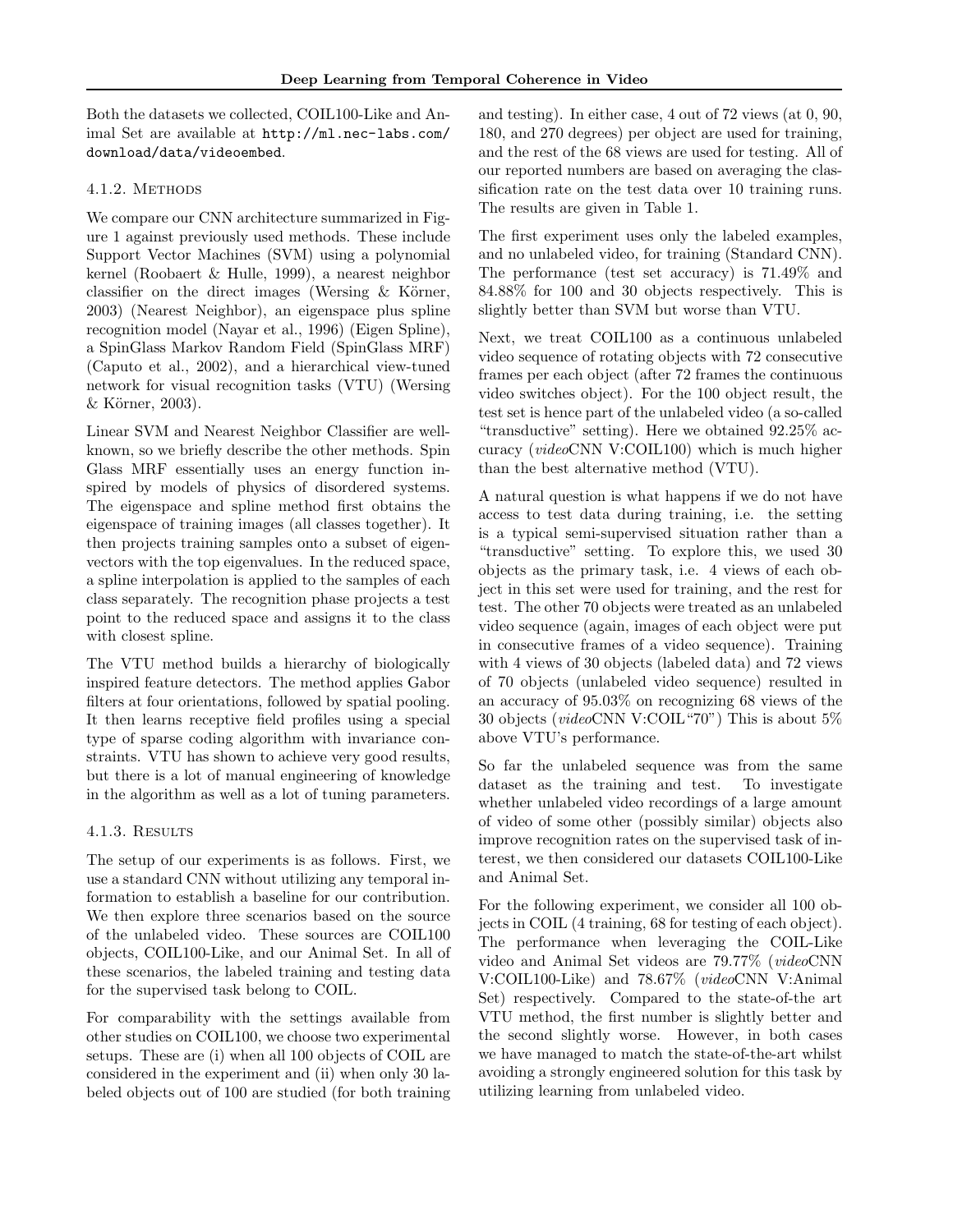Table 1. Test Accuracy on COIL100 in various settings. Both 30 and 100 objects were used following (Wersing & Körner, 2003). Our temporal coherence respecting algorithm videoCNN, with various choices of video, outperforms a standard CNN and other baselines.

| Method                       | 30 objects | 100 objects |  |
|------------------------------|------------|-------------|--|
|                              |            |             |  |
| Nearest Neighbor             | 81.8       | 70.1        |  |
| SVM                          | 84.9       | 74.6        |  |
| SpinGlass MRF                | 82.79      | 69.41       |  |
| Eigen Spline                 | 84.6       | 77.0        |  |
| VTU                          | 89.9       | 79.1        |  |
| Standard CNN                 | 84.88      | 71.49       |  |
| videoCNN V:COIL100           |            | 92.25       |  |
| videoCNN V:COIL"70"          | 95.03      |             |  |
| <i>videoCNN V</i> :COIL-Like |            | 79.77       |  |
| <i>video</i> CNN V:Animal    |            | 78.67       |  |

Table 2. Test Accuracy Performance on ORL Faces with k labeled examples per subject.

| Method                 | $k=1$ | $k=2$ | $k = 5$ |
|------------------------|-------|-------|---------|
|                        |       |       |         |
| Nearest Neighbor       | 69.07 | 81.08 | 94.64   |
| <b>PCA</b>             | 56.43 | 71.19 | 88.31   |
| LDA                    |       | 68.84 | 88.87   |
| <b>MRF</b>             | 51.06 | 68.38 | 86.95   |
| Standard CNN           | 71.83 | 82.58 | 94.05   |
| <i>videoCNN V</i> :ORL | 90.35 | 94.77 | 98.86   |

Compared to a plain CNN without using unlabeled video, these are improvements of about 7% and 8%. This indicates that although use of similar objects has a larger improvement, the difference between the gain obtained by COIL-Like and the Animal Set is relatively small. This is important because it opens up the possibility that the CNN structure has the ability to learn pose invariance abstractly, without relying on the actual object set used for training.

The drop in performance when using the COIL-Like set as unlabeled video (videoCNN V:COIL-Like) rather than objects from COIL100 itself (*videoCNN* V:COIL100) is probably partly due to the change in camera and environment parameters. However, our results indicate that using unlabeled auxiliary video is still always beneficial compared to not using video, even when the objects in the auxiliary video are not similar to those of the primary task.

#### 4.2. Face Recognition

We also report a simple experiment on AT&T's ORL face database (Samaria & Harter, 1994), which consists of 10 different gray scale images for each of the 40 distinct subjects, taken at different times and with varying lighting and facial expressions (open / closed eyes, smiling / not smiling). See Figure 6 for examples.

The images were placed in a "video" sequence by concatenating 40 segments, one for each subject, ordering according to the (arbitrary) numbering system in the dataset. Note this is a "transductive" setup, where the labeled train and test images are part of the video (training examples are evenly spaced). We labeled  $k = 1,2$  or 5 images per subject and compared to the baselines Nearest Neighbor, PCA, LDA and MRF (Huang et al., 2004). We used the same CNN as in Section 4.1 and rescaled the images from  $92 \times 112$  to  $72 \times 72$  pixels for that purpose, and otherwise performed no special pre-processing. The results given in Table 2 again indicate that learning significantly benefits from unlabeled video through temporal coherence.

### 5. Conclusion

In this work we proposed a deep learning algorithm for visual object recognition exploiting the temporal coherence in video. Video acts a pseudo-supervisory signal that improves the internal representation of images by preserving translations in consecutive frames. This should be beneficial for many supervised tasks, and huge collections of data can be obtained without human annotation.

In our method, labeled and unlabeled data are trained on simultaneously; temporal coherence of unlabeled data acts as a regularizer for the supervised task. Potentially, one can learn representations that are invariant to pose, illumination, background or clutter, deformations (e.g. facial expressions) or occlusions with appropriate videos. Further, our method might be useful for non-visual tasks as well where sequence information has structure, e.g. speaker verification to name one possibility.

We conducted several experiments to evaluate our approach by considering several choices of video dataset. Our result suggests that strong improvements can be achieved when the unlabeled data comes from the same dataset that labeled data comes from. When the two sets come from different datasets, use of unlabeled data is still beneficial, where probably the more similar the objects are, the more beneficial the data is.

### References

- Becker, S. (1996a). Learning Temporally Persistent Hierarchical Representations. Advances in Neural Information Processing Systems (pp. 824–830).
- Becker, S. (1996b). Mutual information maximization: models of cortical self-organization. Network: Com-